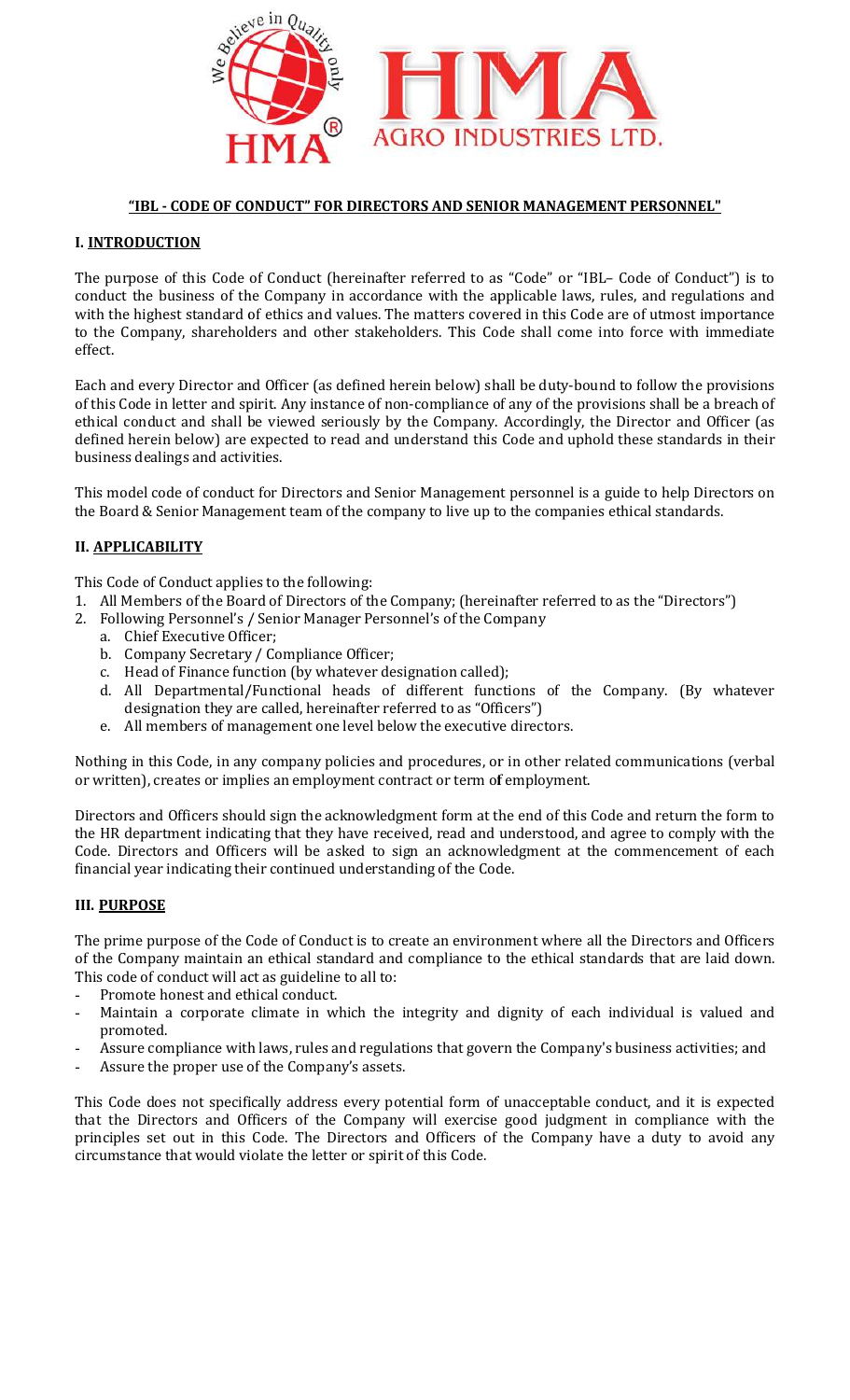

# IV. GUIDELINES

This Code does not specifically address every potential form of unacceptable conduct, and it is expected that the Directors and Officers of the Company will exercise good judgment in compliance with the This Code does not specifically address every potential form of unacceptable conduct, and it is expected that the Directors and Officers of the Company will exercise good judgment in compliance with the principles set out circumstance that would violate the letter or spirit of this Code.

- a) Comply with all applicable laws, rules, regulations, confidentiality obligations and other corporate policies of the Company.
- b) Follow all policies, procedures and internal control systems of the Company.
- c) Act honestly, in good faith and in the best interest of the Company.

### V. HONEST AND INTEGRITY

We expect all the Directors and Officers to act in accordance with the highest standards of personal and professional integrity, honesty and ethical conduct, while working at the Company's premises, at offsite locations, at Company's sponsored business and social events, and/or at any other place where the Director and Officer represent the Company. We consider honest conduct to be conduct that is free from fraud and/or deception. We consider ethical conduct to be conduct conforming to the accepted professional locations, at Company's sponsored business and social events, and/or at any other place where the Director and Officer represent the Company. We consider honest conduct to be conduct that is free from fraud and/or deceptio specified below between personal and professional relationships. tandards of personal and<br>pany's premises, at offsite<br>r place where the Director<br>tt that is free from fraud<br>he accepted professional<br>ent conflicts of interest as<br>disclose any activity or<br>erests and the Company's<br>i of one pe

#### VI. CONFLICT OF INTEREST

#### General Guidance

The Directors and senior management personnel are expected to avoid and disclose any activity or The Directors and senior management personnel are expected to avoid and disclose any activity or association that creates or appears to create a conflict between the personal interests and the Company's business interests. A conflict of interest exists where the interests or benefits of one person or entity conflict with the interests or benefits of the Company. Relationships with prospective or existing clients, syndicates, associates, advisors, competitors or regulators must not affect the independent and sound<br>judgment on behalf of the Company.<br>General guidelines to better understand several of the most common examples of situat judgment on behalf of the Company.

General guidelines to better understand several of the most common examples of situations that may cause aconflict of interest are listed below. Directors & the senior management personnel are required todisclose to the Board any situation that may be, or appear to be, a conflict of interest. When in doubt, disclosure is the best way out.

### (a) Related parties

As a general rule, Director and Officer before conducting Company business with a relative and/or with a business in which a relative is associated in any significant role, must disclose their interest before the Board of Directors of the Company and take their prior approval for the same. As a general rule, Director and Officer before conducting Company business with a relative and/or with a business in which a relative is associated in any significant role, must disclose their interest before the Board of

#### (b) Outside Employment

from any clients, syndicates, associates, advisors, competitors of the Company without approval ofthe Board. Any outside activity must be strictly separated from the company's employment andshould not<br>harm job performance at the company. The Executive Directors and the SeniorManagement personnel shall harm job performance at the company. The Executive Directors and the SeniorManagement personnel shall devote themselves exclusively to the business of the Company and shallnot accept any other work or assignment (part-time or otherwise). competitors of the Company without approval of<br>the ted from the company's employment andshould not<br>Prectors and the SeniorManagement personnel shall<br>the Company and shallnot accept any other work or<br>panies, which compete,

#### (c) Board Memberships

assignment (part-time or otherwise).<br>**(c) Board Memberships**<br>Acceptance of directorship on the board of other companies, which compete, with the Companyamounts to conflict of interest. Helping the community by serving on Boards of non-profit or welfareorganizations is encouraged, and does not require prior approval. of the Company and shallnot accept any other work or<br>r companies, which compete, with the Companyamounts to<br>serving on Boards of non-profit or welfareorganizations is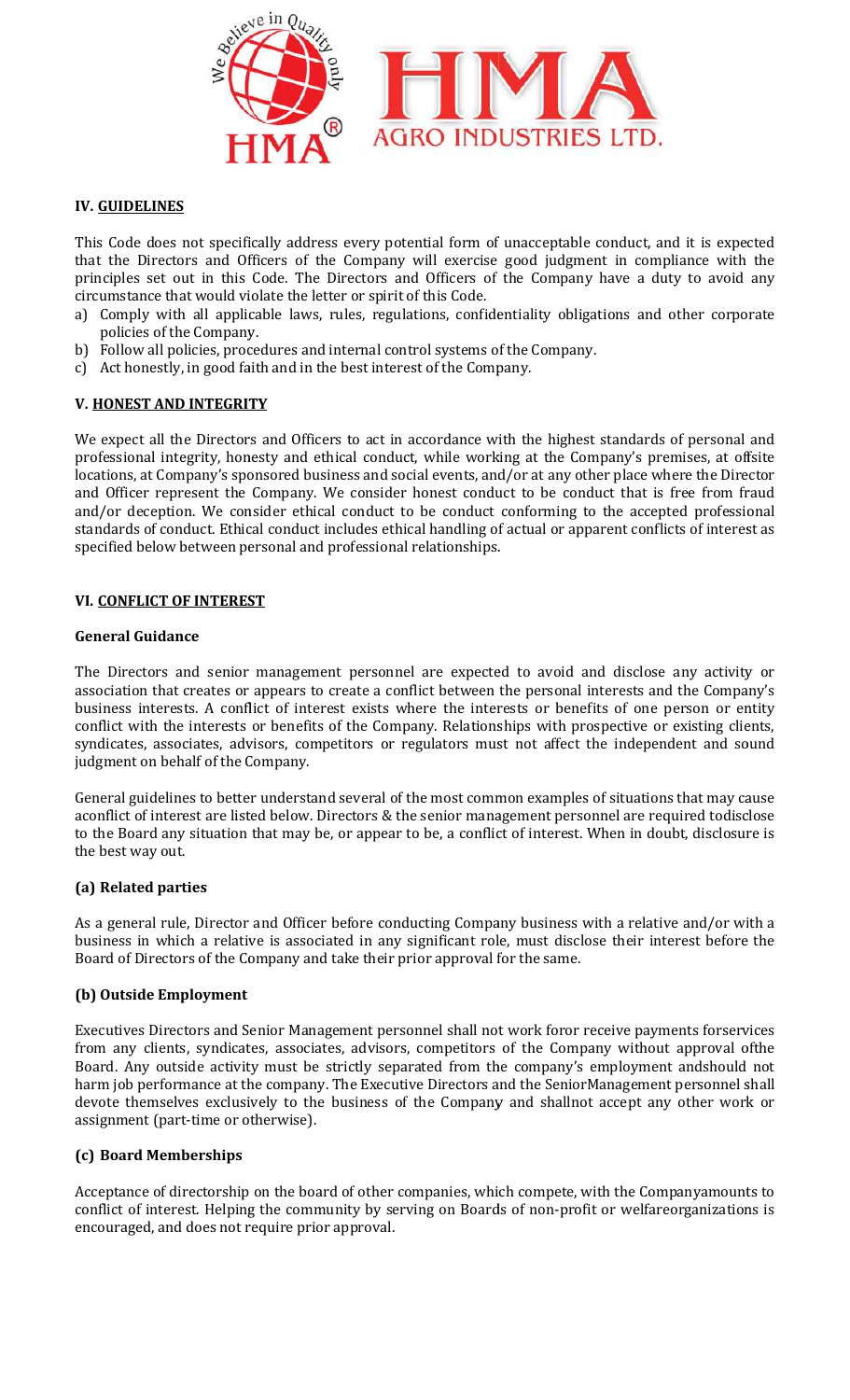

### (d) Gifts (Gifts are not always physical objects - they might also be services, favors orother items of value.)

The Directors and Senior Management personnel shall not accept lavish gifts or gratuities or any offer, payment, promise to pay, or authorization to pay any money, or anything of value that couldbe interpreted to adversely affect business decisions or likely to compromise their personal or professional integrity. Gift items of nominal value, such as small promotional items bearing another company's name, business meals, gifts received because of personal relationships and not because of because because of official position, mementos received because of attending a widely held gatherings as panelist /speaker and other customary gifts are allowed. because of attending a widely held gatherings as panelist /speaker and other customary gifts are allowed.<br>Gifts on behalf of the Company -Some business situations call for giving gifts. These gifts shall belegal, reasonable. Directors and senior Management personnel shall not pay bribes. professional integrity. Gift<br>ny's name, business meals,<br>sition, mementos received<br>stomary gifts are allowed.<br>These gifts shall belegal,<br>to influence, or appear to

# (e) Investments

reasonable. Directors and senior Management personnel shall not pay bribes.<br>**(e) Investments**<br>Directors and Senior Management personnel may not allow their investments to influence, or appear influence, their independent judgment on behalf of the Company. This could happen in many ways, but it is most likely to create the appearance of a conflict of interest if a Director or Senior Manager has a significant investment in a competitor, supplier, customer, or distributor and hisdecisions may have a business impact on this outside party. ialf of the Company. This could happen in many ways, but it is<br>lict of interest if a Director or Senior Manager has a significant<br>er, or distributor and hisdecisions may have a business impact<br>l shall not divert business o

### (f) Diversion of Business:

Directors and Senior Management personnel shall not divert business opportunities of the Company, by exploiting for their own personal gain. However the Directors and Senior Management personnelcan pursue such business opportunities once they are fully disclosed to the company and thecompany declines to pursue such opportunities. Directors and Senior Management personnel shall not divert business opportunities of the Company,by exploiting for their own personal gain. However the Directors and Senior Management personnelcan pursue such business oppo

#### (g) Use of Company's assets:

The assets of the Company shall be used for legitimate business purposes and shall not be used forpersonal purposes. Incidental personal use, if reasonable, does not amount to violation of the code.

### (h) Corporate opportunities:

Director and Officer shall not exploit for their own personal gain, opportunities that are discovered through the use of Company property, information or position, unless the opportunity is first disclosed in writing to the Company's Board of Directors.

### (i) Others:

It would be impracticable to attempt to list all possible conflict of interest situations and it is possible that It would be impracticable to attempt to list all possible conflict of interest situations and it is possible that<br>other such situations, which are not enumerated above, may arise. All such situations, which arise any questions or doubts, may please be brought to the notice of the Board for appropriate appropriate decision.

Every Director and Officer who is required to make a disclosure as mentioned above shall do so, in writing, to his or her immediate superior, who shall forward the information along with comments to the person to his or her immediate superior, who shall forward the information along with comments to the person<br>designated for this purpose by the MD/CEO, who in turn will place it before the MD/CEO and/or the Board of Directors/executive committee appointed by the Board and, upon a decision being taken in the matter, the employee concerned will be required to take necessary action as advised to resolve/avoid the conflict. ise any<br>writing,<br>person<br>e Board<br>matter,

the employee concerned will be required to take necessary action as advised to resolve/avoid the conflict.<br>If a Director or Officer fails to make a disclosure as required herein, and the management of its own accord becomes aware of an instance of conflict of interest that ought to have been disclosed by the employee, the becomes aware of an instance of conflict of interest that ought to have been disclosed by the employee, the<br>management shall take a serious view of the matter and consider suitable disciplinary action against the employee.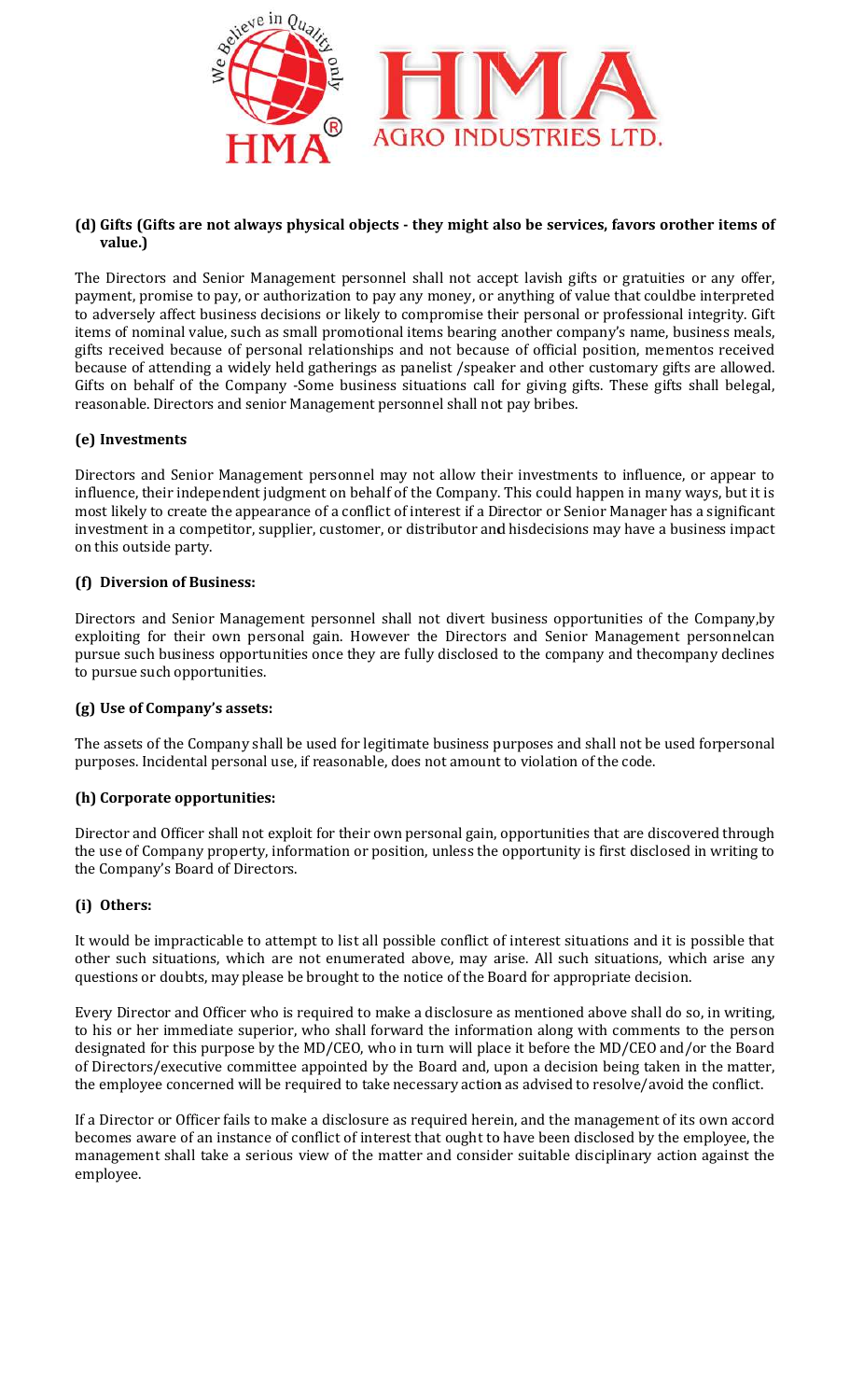

# VII. INSIDER TRADING

Directors and Officers should observe all applicable laws and regulations including the Company policies and Codes as applicable to them with respect to the purchase and sale of the Company's securities.

The Directors or Officers of a Company and his or her immediate family shall not derive any benefit or assist others to derive any benefit from access to and possession of Price Sensitive information about the Company or the Group. and Codes as applicable to them with respect to the purchase and sale of the Company's securities.<br>The Directors or Officers of a Company and his or her immediate family shall not derive any benefit or<br>assist others to der

An employee of a company shall not use or proliferate price sensitive information which is not available to the investing public and for making or giving advice on investment decisions on the securities of the Company on which such Price Sensitive information has been obtained. shall include (but not limiting) the following: ny shall not use or p<br>d for making or givi<br>e Price Sensitive info<br>iting) the following: on which such Price Sensitive information has been obtained. Such Price Sensitive information

- Acquisition and divestiture of businesses or business units;
- Financial Information such as profits, earnings and dividends;
- Announcement of new projects or developments;
- Asset revaluations;
- Investment decisions/plans including raising finances;
- Restructuring plans;
- Major MOUs and JV Agreements;

#### VIII. CONFIDENTIAL INFORMATION

The Directors and Senior Management Personnel should maintain confidentiality of information entrusted to them in carrying out their duties and responsibilities. The matters discussed at the Board/Committee Meetings must not be disclosed outside appropriate and reasonable circles. The Company's confidential and proprietary information shall not beinappropriately disclosed or used for the personal gain or advantage of any Director. These obligations apply not only during a Director's term, but thereafter as well unless said information becomes public. - Financial Information such as profits, earnings and dividends;<br>- Announcement of new projects or developments;<br>- Asset revaluations;<br>- Investment decisions/plans including raising finances;<br>- Restructuring plans;<br>- Major been obtained. Such Price Sensitive information<br>inits;<br>intends;<br>idends;<br>idends;<br>idends;<br>idends;<br>intends in all policies are to Board/Committee<br>Ireasonable circles. The Company's confidential<br>by disribed or used for the per

### IX. FAIRDEALING

The Directors and Senior Management Personnel should endeavor to deal fairly and not seek to take unfair advantage of the Company through manipulation, concealment, abuse of privileged information, misrepresentation of material facts or any other unfair dealing. etary information shall not beinappropriately disclosed or used for the personal gain or f any Director. These obligations apply not only during a Director's term, but thereafter as well information becomes public.<br>ALING<br>A

#### X. LEGAL COMPLIANCE

The Directors andSenior Management personnel shall acquire appropriate knowledge of the legal requirementsrelating to their duties sufficient to enable them to perform their obligations diligently. The Directorsand Senior Management personnel shall also comply with the internal policies and procedures of theCompany to the extent applicable to them including but not limited to compliance with Prohibition ofInsider trading policy of the company. is and<br>Senior Management personnel shall acquire as and<br>Senior Management personnel shall also comply with to the extent applicable to them including but not lire<br>ing policy of the company.<br>The including but not live in th

Violations of applicable governmental laws, rules and regulations may subject Director and Officer to individual criminal and/or civil liability. Such individual violations may also subject the Company to civil and/or criminal liability and/ or the loss of business.

In addition, if any Director becomes aware of any information that he believes constitutes evidence of a material violation of any securities or other laws, rules or regulations applicable to the Company or the operation of its business, by the Company, any employee or another Director, then such Director should bring such information to the attention of the Chairman of the Audit Committee.

#### XI. DUTIES OF DIRECTORS

Every Director of the Company shall endeavour to comply with the provisions of Section 166 of the Companies Act, 2013 and SEBI (LODR) Regulations, 2015, relating to the duties of directors. ion of its business, by the Company, any employee or another Director, then such Director sho<br>uch information to the attention of the Chairman of the Audit Committee.<br>TIES OF DIRECTORS<br>Director of the Company shall endeavo

In addition, Independent Directors shall also perform the duties as prescribed in Schedule IV to the Companies Act, 2013, as amendedfrom time to time.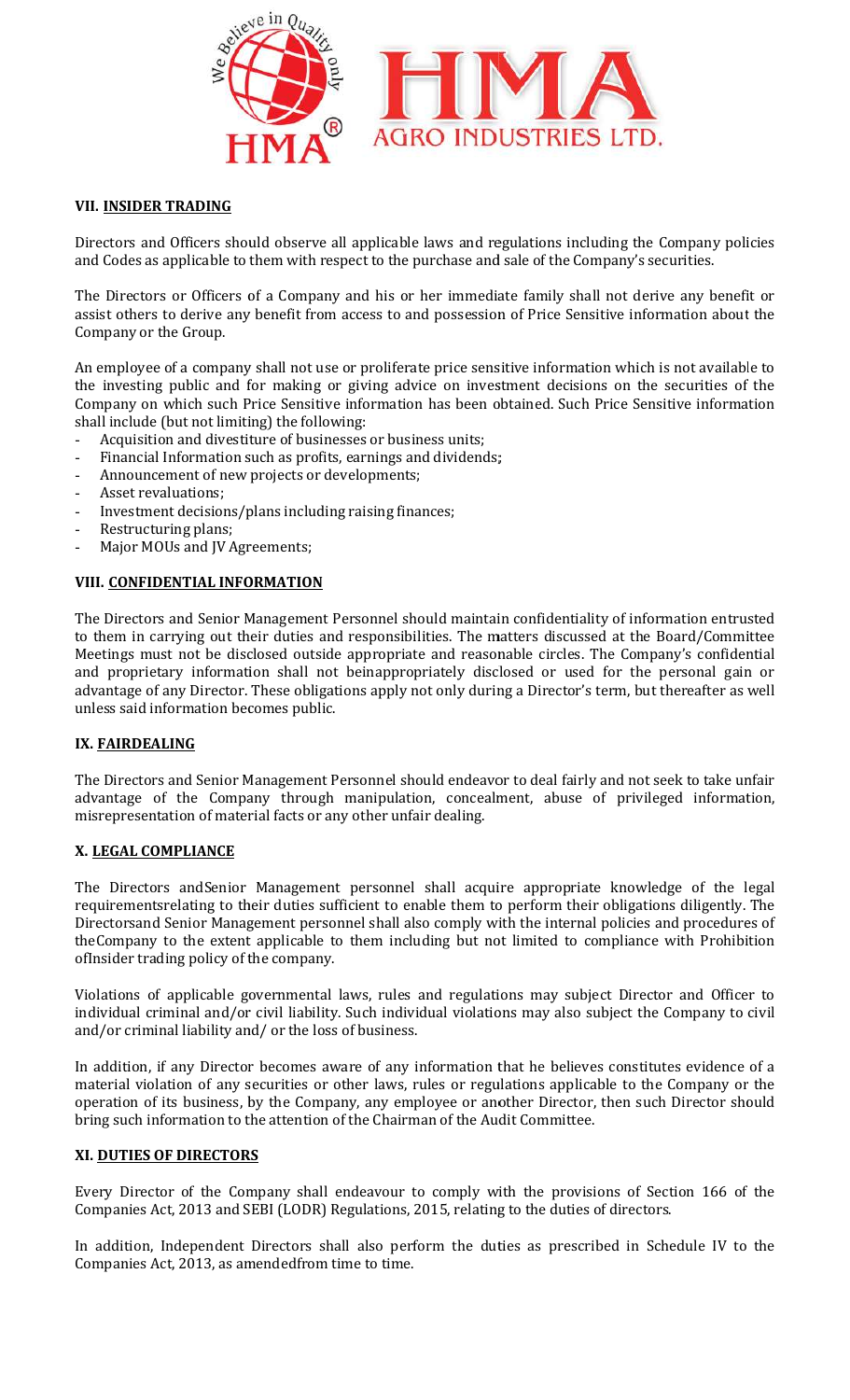

#### XII. DISCLOSURES

Company's policy is to provide full, fair, accurate, timely and understandable disclosure in reports and documents that Company file with, or submit to, the stock exchange, SEBI and/or any other government agency and in all other public communications made by the Company. Company's Directors and Officers have the general responsibility for preparing such filings and communications and shall ensure that the same shall conform to all applicable laws and regulations.

#### XIII. ACCOUNTING AND REPORTING

All the Directors and Officers of the Company are expected to follow the Company's Accounting Policies. All accounting records should accurately reflect and describe corporate transactions. The recordation of such data must not be falsified or altered in any way to conceal or distort assets, liabilities, revenues, expenses or the nature of the activity. al responsib<br>orm to all ap<br>**ING AND RE**<br>s and Officer<br>ords should a<br>pe falsified of<br>the activity.<br>osures made<br>he Statutory<br>ficers are ex

All public disclosures made by the Company, including disclosures in reports and documents filed with or submitted to the Statutory Authorities shall be accurate and complete in all material respects. All the Directors & Officers are expected to carefully consider all inquiries from the Company related to the disclosure requirements and promptly supply complete and accurate responses. All public disclosures made by the Company, including disclosures in reports and documents filed with or<br>submitted to the Statutory Authorities shall be accurate and complete in all material respects. All the<br>Directors & O

#### XIV. NON-COMPLIANCE

disclosure requirements and promptly supply complete and accurate responses.<br>XIV. <u>NON-COMPLIANCE</u><br>Suspected violations of this Code may be reported to the Chairman of the Board or theChairman of the Audit Committee. All reported violations shall be appropriatelyinvestigated. Any waiver of this Code must be approved by the Board of Directors andpublicly disclosed if required by any applicable law or regulation

#### XV. AMENDMENT TO THE CODE

be approved by the Board of Directors andpublicly disclosed if required by any applicable law or regulation<br>**XV. <u>AMENDMENT TO THE CODE</u>**<br>Weare committed to continuously reviewing and updating our policies and procedures t requirements of any relevant statute or the business interest of the Company. Therefore,this Code is subject to modification. Any amendment or waiver of any provision of this Codeshall be approved in subject to modification. Any amendment or waiver of any provision of this Codeshall be approved in writing by the Company's Board of Directors and promptly disclosed on theCompany's website and in applicable regulatory filings pursuant to applicable laws andregulations, together with details about the nature of amendment or waiver. Company's Accounting Policies. All<br>nsactions. The recordation of such<br>sets, liabilities, revenues, expenses<br>ports and documents filed with or<br>e in all material respects. All the<br>from the Company related to the<br>ponses.<br>The

#### XVI. AFFIRMATIONTO THE CODE

Every members of board of directors and senior management personnel shall provide in writing nature of amendment or waiver.<br>**XVI. <u>AFFIRMATIONTO THE CODE</u><br>Every members of board of directors and senior management personnel shall provide in writing<br>affirmation on annual basis affirming compliance with the provision** within 7 days of closure of every financial year.

Every members of board of directors and senior management personnel shall provide in writing affirmation on appointment to board of directors or senior management personnel as per "Annexure II".

By order of the Board For HMA AGRO INDUSTRIES LIMITED

 $Sd$  /-Company Secretary and Compliance Officer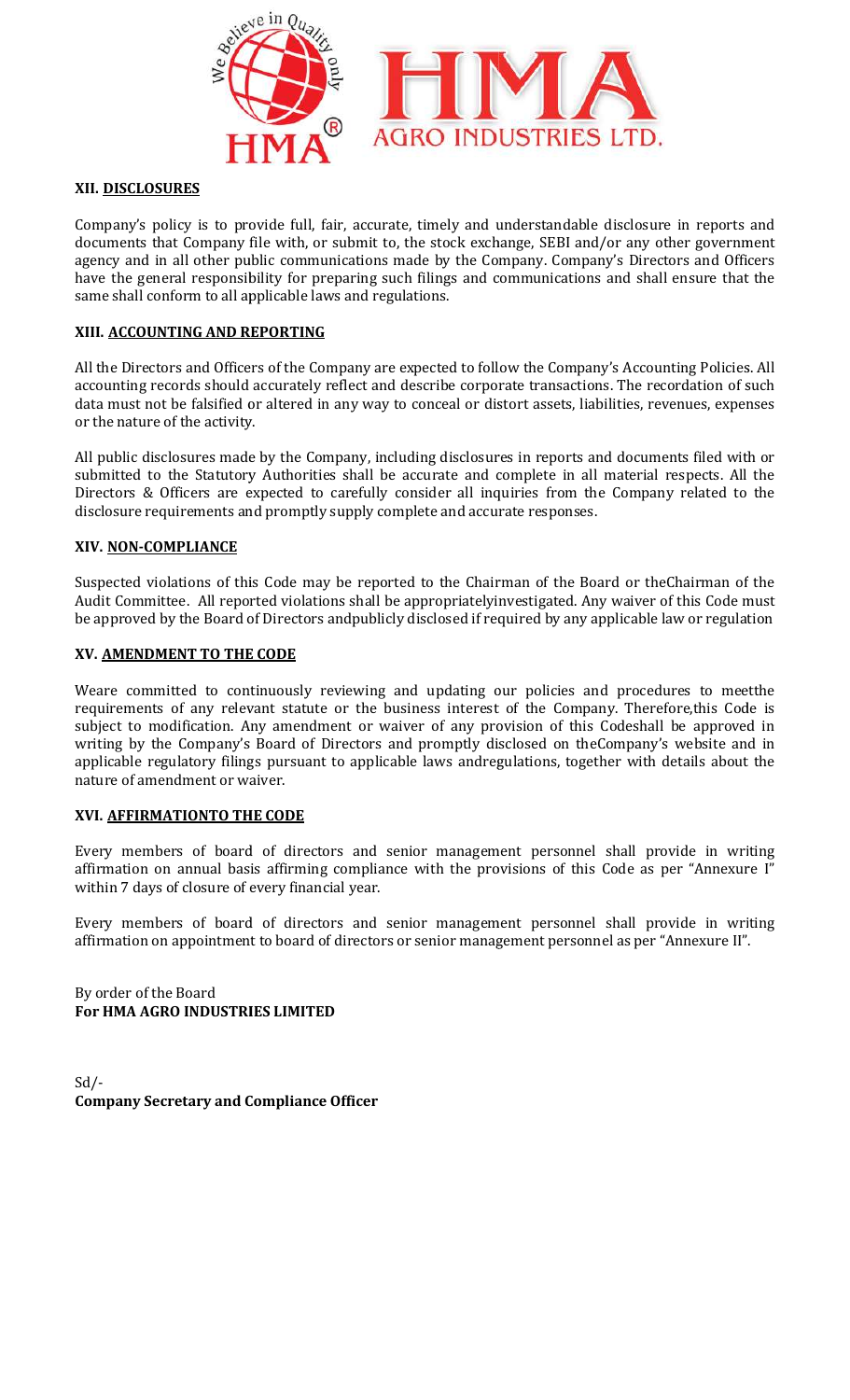

# ANNEXURE – I

# ANNUAL AFFIRMATION OF COMPLAINCE WITH "IBL- CODE OF CONDUCT"

To, Company Secretary, HMA AGRO INDUSTRIES LIMITED Regd Off: 18/A/5/3 Tajview Crossing Fatehabad Road Agra Uttar Pradesh Pradesh-282001

Dear Sir / Madam,

I, Mr./Mrs./Ms. \_\_\_\_\_\_\_\_\_\_\_\_\_\_\_\_\_\_\_\_\_, \_\_\_\_\_\_\_\_\_\_ (Designation) knowledge and belief, that I have fully complied with the provisions of the " Board Members and Senior Managing Personnel, during the year ended 31<sup>st</sup> March, \_\_\_\_\_\_\_\_\_\_. do hereby solemnly affirm, to the best of my IBL– Code of Conduct" for

Signature: Name: Designation:

Place: Date: